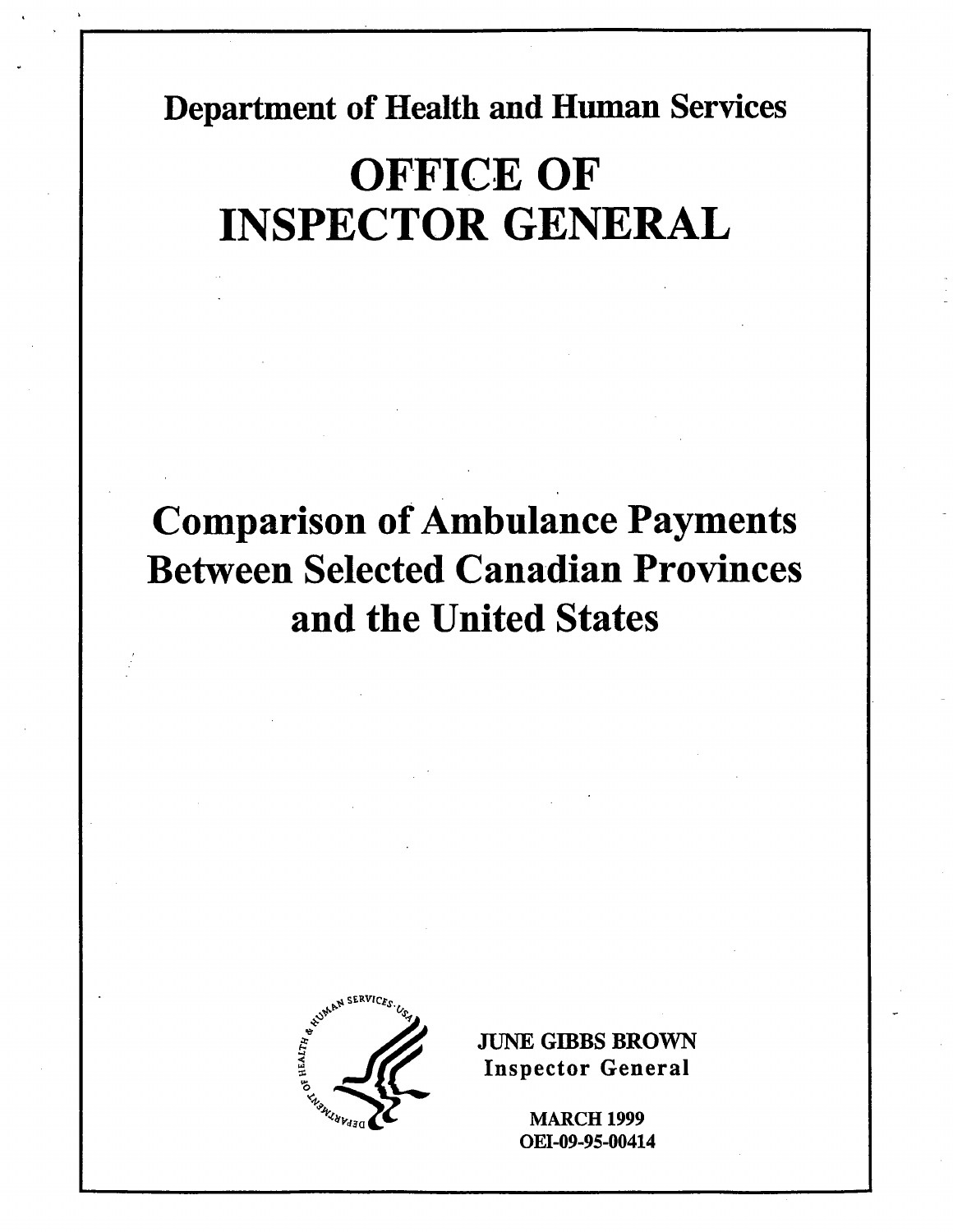### OFFICE OF INSPECTOR GENERA

The mission of the Office of Inspector General (OIG), as mandated by Public Law 95-452, is to protect the integrity of the Department of Health and Human Services programs as well as the health and welfare of beneficiaries served by them. This statutory mission is carried out through a nationwide program of audits, investigations, inpections, sanctions, and fraud alerts. The Inspector General informs the Secretary of program and management problems and recommends legislative, regulatory, and operational approaches to correct them.

### Office of Evaluation and Inspections

The Office of Evaluation and Inspections (OEI) is one of several components of the Office of Inspector General. It conducts short-term management and program evaluations (called inspections) that focus on issues of concern to the Department, the Congress, and the public. The inspection reports provide fidigs and recommendations on the effciency, vulnerabilty, and Inspector General. It conducts short-term manager<br>inspections) that focus on issues of concern to the<br>inspection reports provide findings and recommen-<br>effectiveness of departmental programs.

OEI's San Francisco Regional Office prepared this report under the direction of Kaye D. Kidwell, Regional Inspector General, and Paul A. Gottlober, Deputy Regional Inpector General. Principal OEI staff included:

### **REGION**

#### **HEADOUARTERS**

Deborah Harvey, Project Leader Tricia Davis, Program Specialist Robert Gibbons Linda Moscoe Cynthia Lemesh Brian Ritchie Donald Loeb Barbara Tedesco

Stuart Wright

To obtain copies of this report, please call the San Francisco Regional Office at 415-437-7900. Reports are also available on the World Wide Web at our home page address:

http://www.dhhs.gov/progorg/oei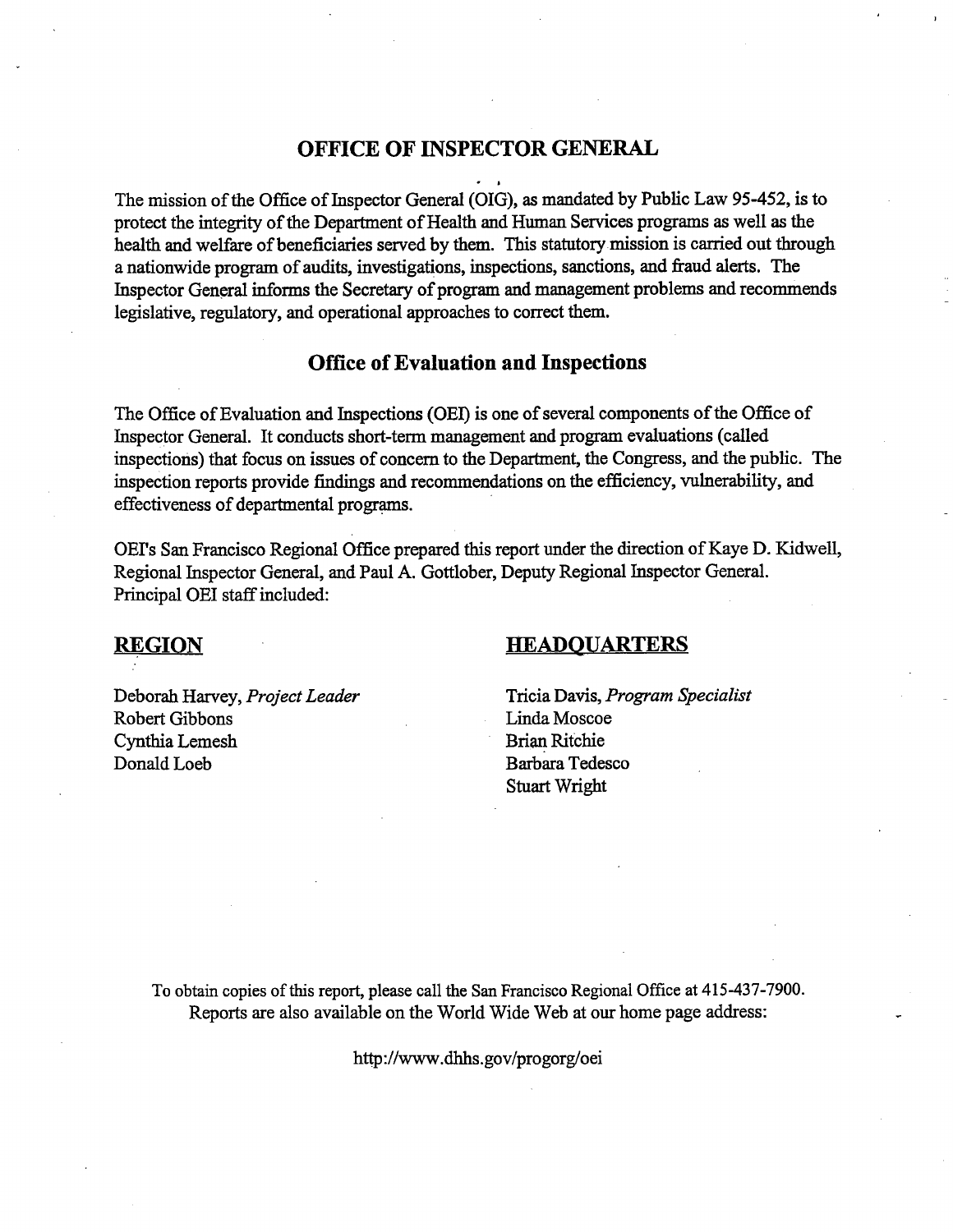Department of Health and Human Services

# OFFICE OF INSPECTOR GENERAL

## Comparison of Ambulance Payments Between Selected Canadian Provinces and the United States



**JUNE GIBBS BROWN** Inspector General

> **MARCH 1999** OEI-09-95-00414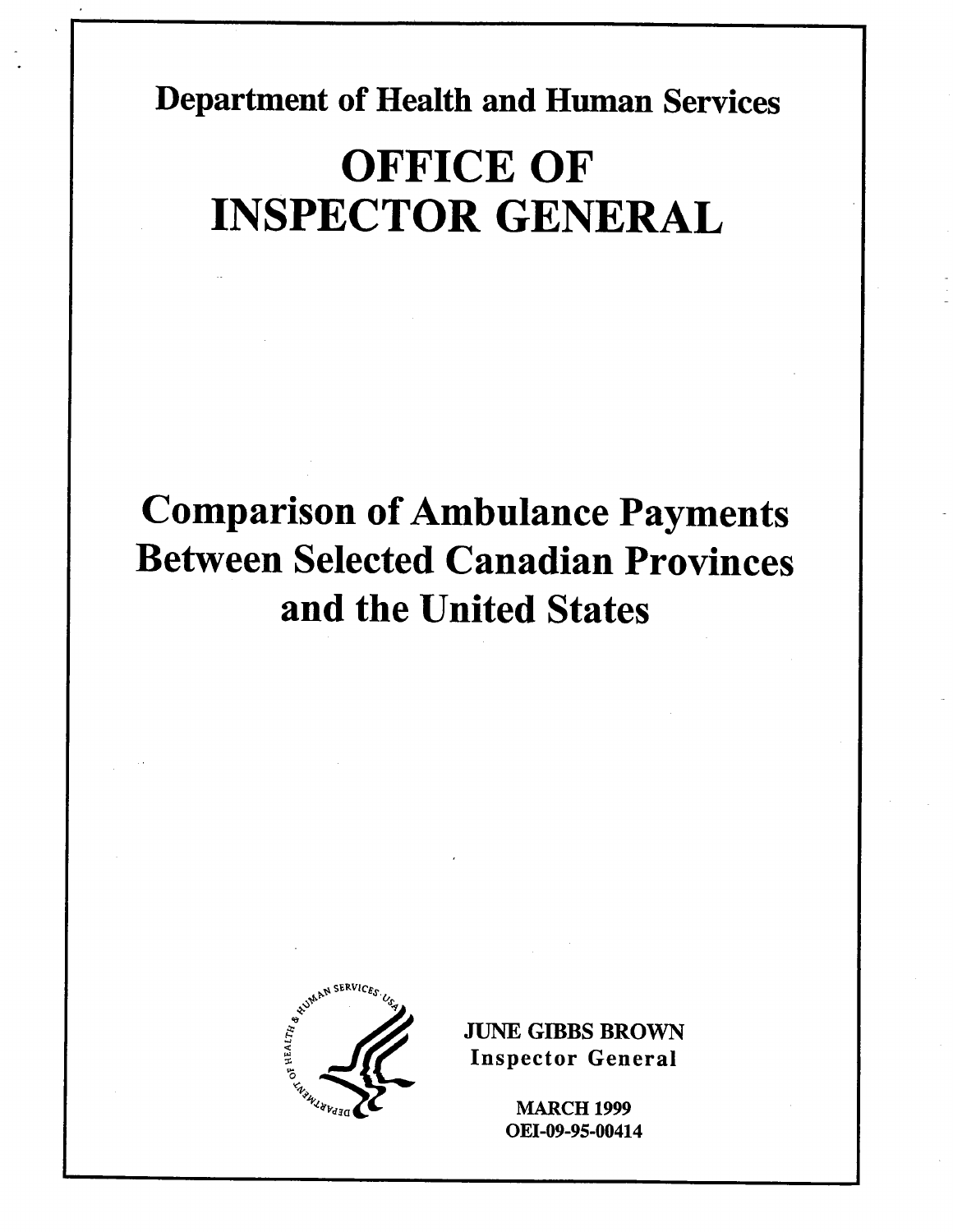

Washington, D.C. 20201

MAR | 1 1999

The Honorable Fortney Pete Stark House of Representatives Washigton, DC 20515

Dear Mr. Stark:

Thank you for your continued support of our work to promote efficiencies and effectiveness in departmental programs and particularly to identify areas of potential overpayments in the Medicare program. As you commented in your December 1, 1997 letter about the Office of Inspector General's work plan, a significant difference may exist in ambulance payments between Canada and the United States. As part of an ongoing study comparing Medicare ambulance payments with those of other payers, we obtained ambulance rates for British Columbia, Ontario, and Quebec and compared the Canadian rates to the average Medicare payments for nearby States.

As you speculated, we found that the Medicare program pays up to 70 percent more for ambulance services than two of the three sampled provinces. We believe that the lower Canadian costs generally may be explained by two factors: (1) Medicare's payment is based on the traditional reasonable charge methodology rather than actual costs, and (2) Canada's labor costs are lower because personnel who staff ambulances are part-time and comparable to basic and intermediate emergency medical technicians in the United States. These factors are explained in more detail in ths report.

If you have any questions, please contact me or have your staff contact Helen Albert, Director, External Afairs, at (202) 260-8610.

Sincerel

June Gibbs Brown Inspector General

Enclosure

cc: Nancy-Ann Min DeParle Administrator Health Care Financing Administration

> Melissa Skolfield Assistant Secretary for Public Affairs

Richard J. Tarplin Assistant Secretary for Legislation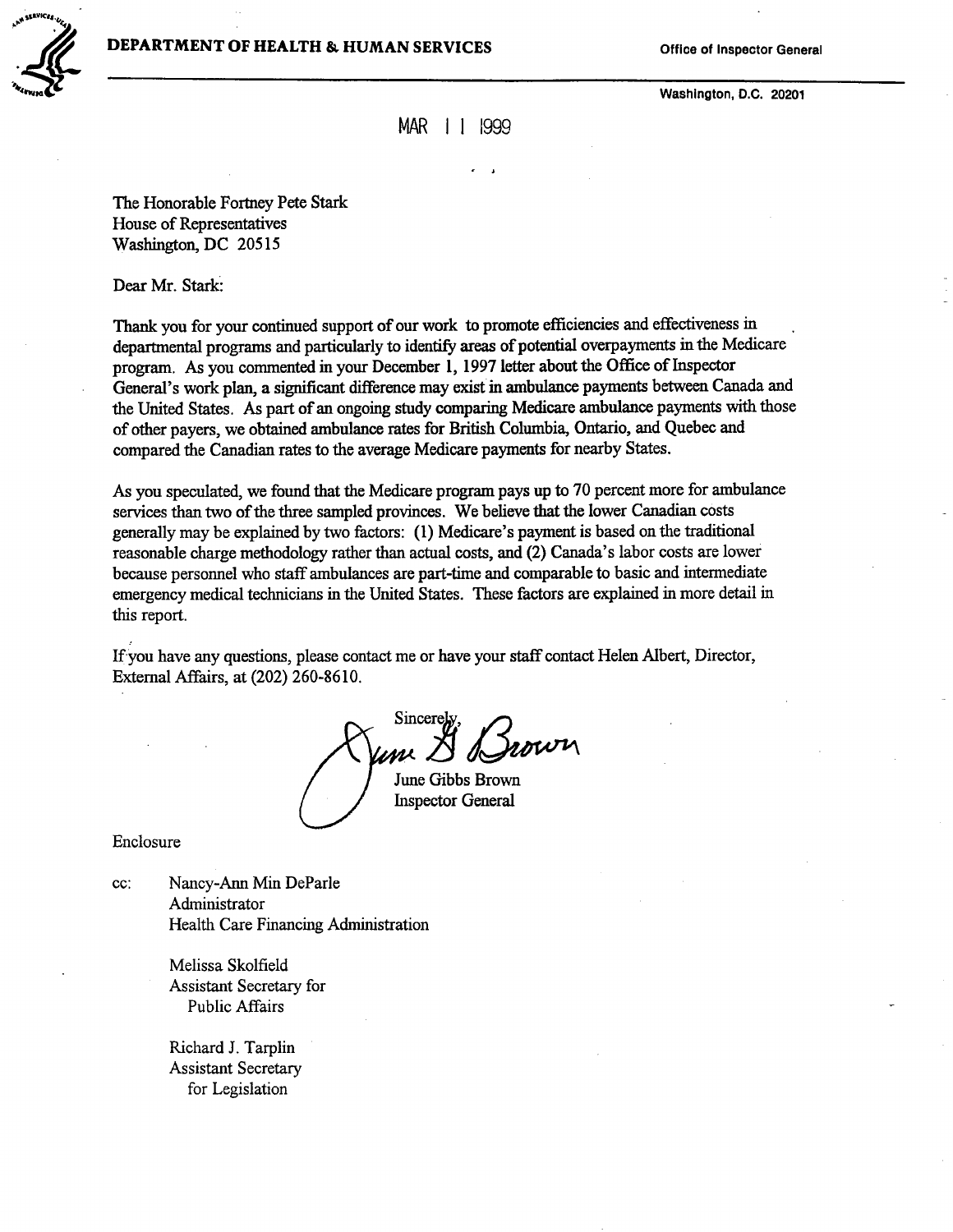### COMPARISON OF AMBULANCE PAYMENTS BETWEEN SELECTED CANADIAN PROVINCES AND THE UNITED STATES

Medicare Part B payments for ambulance services have increased rapidly. Medicare's allowed charges for ambulance services more than trpled between 1987 and 1996, when Medicare carriers, the contractors that process Part B claims, allowed an estimated \$2 billion for ambulance services in 1996. In a 1997 report, the Office of Inspector General found that Medicare payments for ambulance services often appeared inconsistent and illogical. The report cited many examples, including cases where Medicare paid more for nonemergency basic life support transport than for emergency advanced life support transport.<sup>1</sup>

As part of an ongoing study on the comparison of ambulance payments between Medicare and non-Medicare payers, we contacted three Canadian provinces to gather ambulance rates. We compared the average payments for ambulance services in British Columbia, Ontaro, and Quebec to the average payments for nearby States. We used the nearby States to maintai geographical comparisons to the provinces.

#### Medicare Pays up to 70 Percent More than Two of the Three Sampled Provinces

Like Medicare, Canada's national health care system covers medically necessary ambulance transportation. Payment for ambulance services in Canada is based on the average cost of providing services, and both the province and the patient pay a share of the cost (except in Quebec where the province pays the entire cost for patients aged 65 and over). In fact, patients in Canada are responsible for the entire ambulance bill if the trip is deemed medically unnecessary. Although Canada does not distinguish between advanced life support and basic life support, most of the ambulance transports in the sampled provinces are comparable to basic life support transport in the United States.

Medicare uses a reasonable charge methodology to pay for ambulance services. Medicare pays 80 percent of the reasonable, i.e., allowed, charge, and the beneficiary is responsible for the remaining 20 percent. Reasonable charge is the traditional payment method that Medicare has used since the program's inception. Under this methodology, payment is based on the bill from ambulance suppliers. Carriers, the contractors that process Part B claims, develop separate base rates for basic life support and advanced life support ambulances that reflect customary and prevailing charges<sup>2</sup> in an area as well as separate rates for ambulance suppliers' other charges, including mileage and supplies. For example, the maximum reasonable charge for mileage is the lowest of (1) the

Office of Inspector General, Medicare Ambulance Payments, November 1997 (OEI-05-95-00300).

<sup>&</sup>lt;sup>2</sup>The *customary charge* is the amount that a supplier typically charges. The *prevailing charge* refers to a charge that falls within a range of charges submitted by suppliers in a partcular geographic area.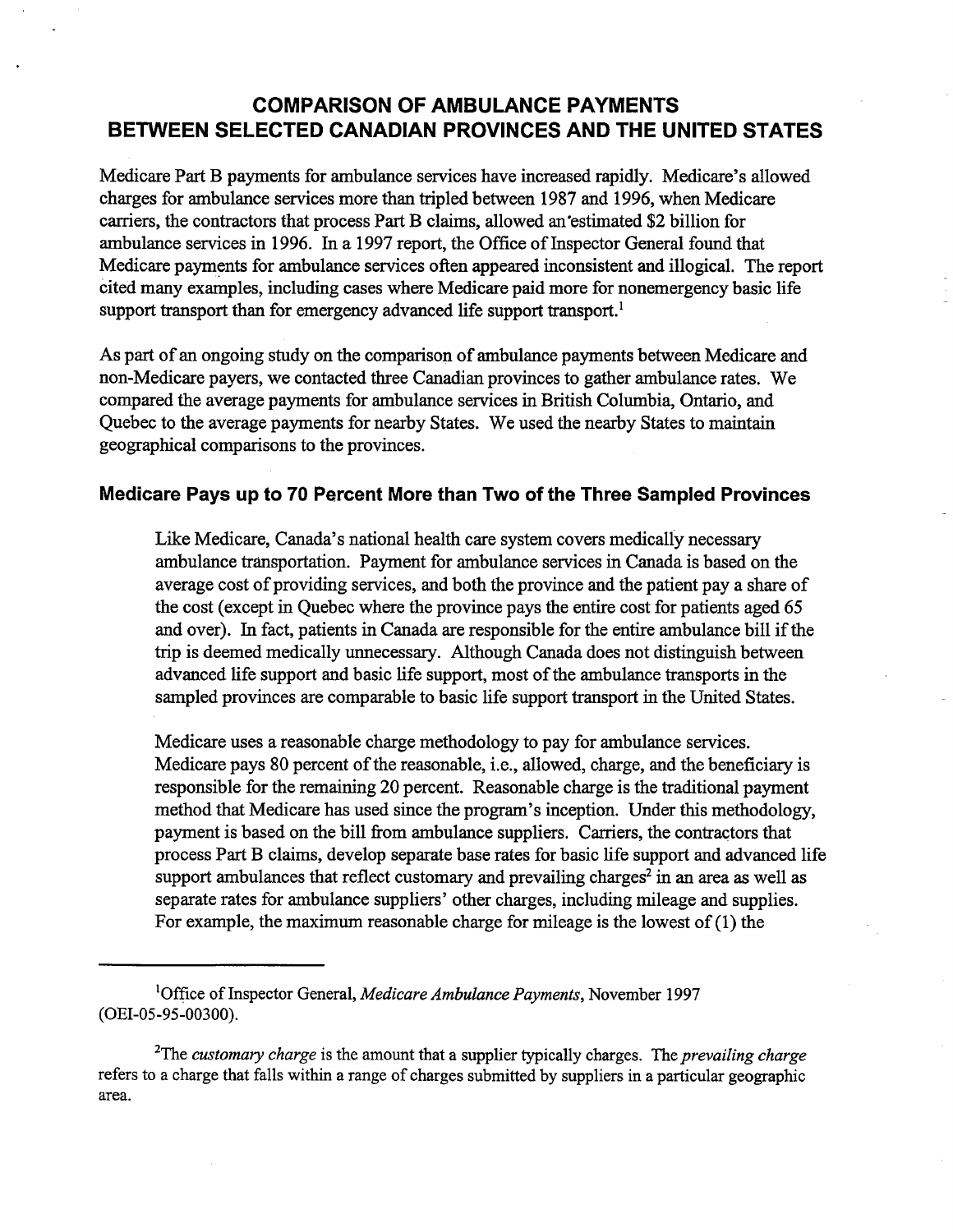supplier's actual charge,  $(2)$  the supplier's customary charge for mileage, or  $(3)$  the prevailing charge for mileage in the area. The Health Care Financing Administration authorizes carriers to raise or lower the reasonable charge based on the concept of "inherent reasonableness." For example, if charges are inflated because of lack of competition or the charges are significantly higher than acquisition costs, carriers may lower payment.

The table below compares rates in three Canadian provinces to Medicare's allowed amounts in areas of the United States that are nearby or comparable in size to the three provinces. Because Canada does not base rates on the type of vehicle, we averaged Medicare allowed amounts for advanced life support and basic life support in the following chart. Medicare pays considerably more than British Columbia and Ontario, but slightly less than Quebec.

| Rate Comparison between Three Canadian Provinces and Medicare |                             |                                             |                                           |
|---------------------------------------------------------------|-----------------------------|---------------------------------------------|-------------------------------------------|
| Canadian<br><b>Province</b>                                   | Average<br>Canadian charge* | <b>Average Medicare</b><br>allowed amount** | <b>Difference from</b><br>Canadian charge |
| <b>British Columbia</b>                                       | \$186                       | \$317                                       | 70.4%                                     |
| Ontario                                                       | \$163                       | \$246                                       | 50.9%                                     |
| Ouebec                                                        | \$299                       | \$291                                       | $-2.7%$                                   |

Note:

We converted the rates for Canadian residents to U.S. currency. The conversion factor was  $$1$  Canadian =  $$0.68032$  U.S. (rate on April 21, 1998)

U.S. jursdictions near the Canadian provinces or comparable in size include the State of Washington for comparison to the province of British Columbia; the States of Michigan, Wisconsin, Minnesota, and New York for comparison to Ontario; and the States of Vermont, Maine, New Hampshie, Massachusett, Connecticut, Rhode Island, and New York for comparison to Ouebec.

Source: Office of Evaluation and Inspections analysis, 1998.

### Lower Canadian Costs May Be Explained by Different Staffing Requirements

Labor costs are the largest part of ambulance fixed costs. In British Columbia, for example, approximately 55 percent of the personnel on ambulances are part-time and comparable to basic and intermediate emergency medical techncians in the United States. Less than 5 percent of the full-time Canadian staff are comparable to a paramedic the highest-trained level of prehospital personnel. In the United States, ambulances